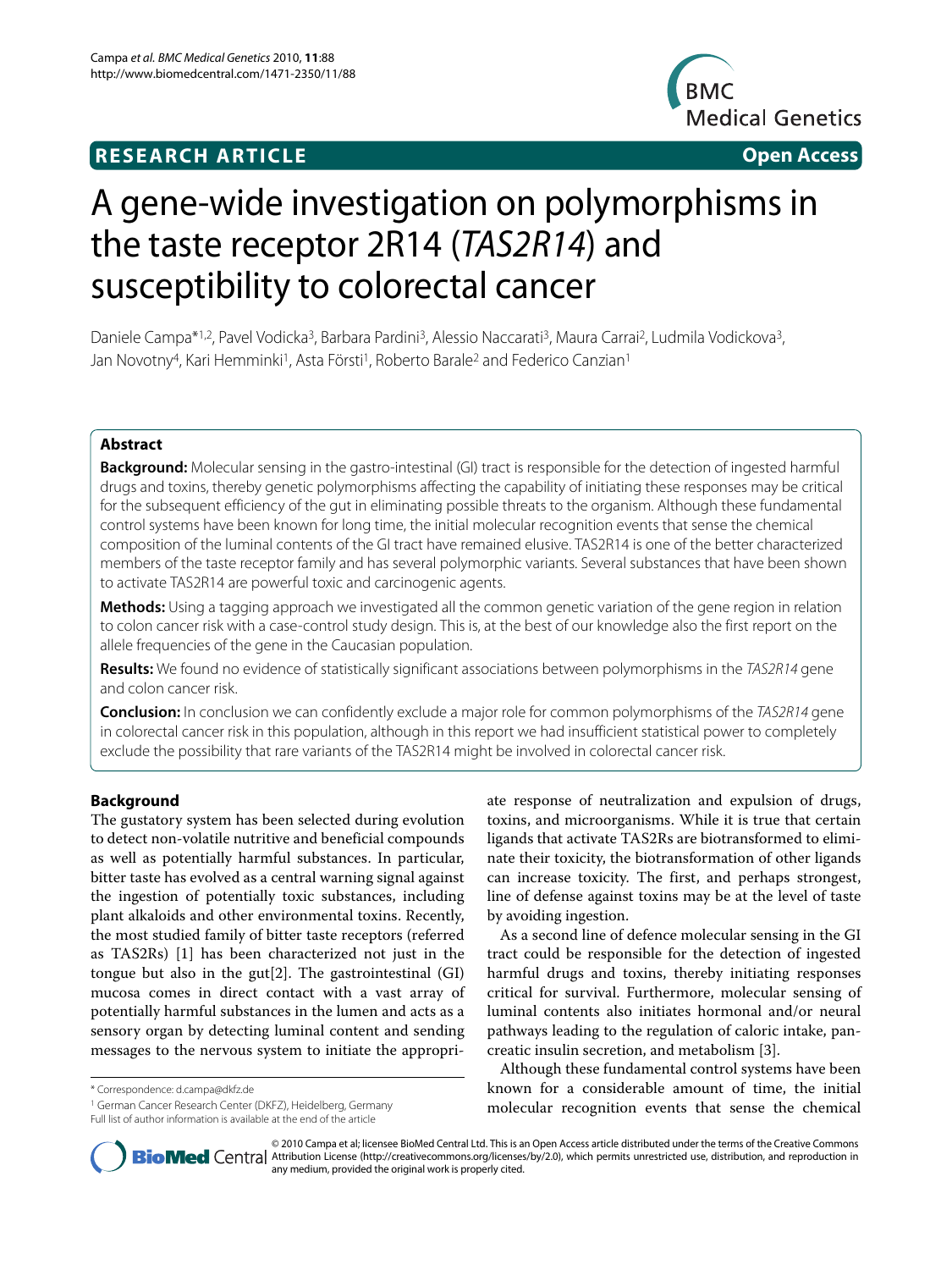composition of the luminal contents of the GI tract have remained elusive. Indeed, the receptors and signaling pathways that transduce the effects of many luminal molecules have not been identified, and the cellular and neural pathways that mediate biological responses to luminal stimuli in general, and bitter stimuli in particular, remain poorly characterized.

In humans, bitter taste is mediated by approximately 30 G protein-coupled receptors belonging to the TAS2R gene family [\[4](#page-5-3)-[6\]](#page-5-4). Some of TAS2Rs receptors are narrowly tuned for their corresponding ligands. However recent reports have shown that several, including TAS2R14, have extremely broad spectra for activation towards a large variety of putative bitter tastants that are structurally very divergent[\[7](#page-5-5),[8](#page-5-6)]. This feature of TAS2R14 might explain how the limited number of bitter taste receptors enables mammals to recognise thousands of different bitter tasting molecules.

Several bitter substances that have been shown to activate TAS2R14 are powerful toxic agents like picrotoxin, which is an antagonist of GABAA-receptors leading to neurotoxic effects including convulsant action in human and rodents [\[7](#page-5-5)] and aristolochic acid, which is a strong carcinogen that nonetheless is used as an herbal remedy for weight loss. These findings suggest that this receptor indeed is a functional warning sensor of the concentrations of potentially harmful compounds within food containing those substances.

Genetic variants affecting the capability of initiating these responses may be critical for the subsequent efficiency of the gut in eliminating possible threats to the organism[[3\]](#page-5-2). *TAS2R14* is one of the better characterized members of the T2R family and has several polymorphic variants. Although functional studies did not elucidate the biological relevance of the single nucleotide polymorphisms (SNPs) in this gene, several studies have been conducted in the other members of the T2R family with promising results [\[9](#page-5-7)-[11](#page-5-8)].

We conducted a study to investigate the hypothesis that genetic variants of TAS2R14 could influence its ability to bind bitter toxic compound, initiate the elimination of xenobiotic and thus increase the risk of colorectal cancer. Using a tagging approach we covered all the genetic variation of the gene, and tested tagging SNPs in 680 cases of colon cancer and 590 controls.

# **Methods**

# **Study population**

For the present case-control study, six oncological and five large gastroenterological departments in various regions of the Czech Republic contributed by providing blood samples and anamnestic data. The study is based on incident cases, whose recruitment started in September 2004 and finished in February 2006.

Cases consist of patients with positive colonoscopic results for malignancy, histologically confirmed as colon or rectal carcinomas. In the group of cases, genetic testing for hereditary HNPCC was recommended to four patients, who belonged to families complying with the Amsterdam criteria II. These patients were excluded from our study.

Controls were sampled at the same time as cases, and chosen among subjects undergoing colonoscopy due to macroscopic bleeding, positive fecal occult blood test, or abdominal pain of unknown origin. The most common findings for these subjects were hemorrhoids or idiopatic bowel diseases (IBD). Only subjects whose colonoscopic results were negative for malignancy, colorectal adenomas or IBD were chosen as controls.

Study subjects provided information on their lifestyle habits (smoking, drinking, diet etc.), tentative occupational exposure to xenobiotics, and family/personal history of cancer, with the use of structured questionnaires [[12,](#page-5-9)[13\]](#page-5-10).

We included in this study 680 cases and 590 controls. The relevant characteristic of the studied population are shown in table 1. The genetic analyses did not interfere with diagnostic or therapeutic procedures for the subjects. All participants signed an informed written consent and the design of the study was approved by the Ethical Committee of the Institute of Experimental Medicine, Prague, Czech Republic.

# **Selection of tagging SNPs**

We aimed at surveying the entire set of common genetic variants in *TAS2R14*. To this end, we followed a tagging approach. We used the algorithm described by Carlson and coworkers [\[14\]](#page-5-11) that was developed to select the maximally informative set of tagSNPs in a candidate-gene association study. All polymorphisms in the region of *TAS2R14* (including 5 kb upstream of the first exon and 5 kb downstream of the last exon) with minor allele frequency (MAF)  $\geq$  5% in Caucasians from the International HapMap Project (version 21a; <http://www.hapmap.org>) were included. Tagging SNPs were selected with the use of the Tagger program within Haploview [http://](http://www.broad.mit.edu/mpg/haploview/) [www.broad.mit.edu/mpg/haploview/;](http://www.broad.mit.edu/mpg/haploview/) [http://](http://www.broad.mit.edu/mpg/tagger/) [www.broad.mit.edu/mpg/tagger/\[](http://www.broad.mit.edu/mpg/tagger/)[15,](#page-5-12)[16\]](#page-5-13), using pairwise tagging with a minimum  $r^2$  of 0.8. This resulted in a selection of 3 tagging SNPs, with a mean  $r^2$  of the selected SNPs with the SNPs they tag of 1, meaning that our selection captures completely the known common variability in this gene. Considering that the genomic region of *TAS2R14* is characterized by high levels of linkage disquilibrium (LD), we postulate that such SNPs are also likely to tag any hitherto unidentified common SNPs in the gene. Figure [1](#page-3-0) shows *TAS2R14* and its selected tagging SNPs.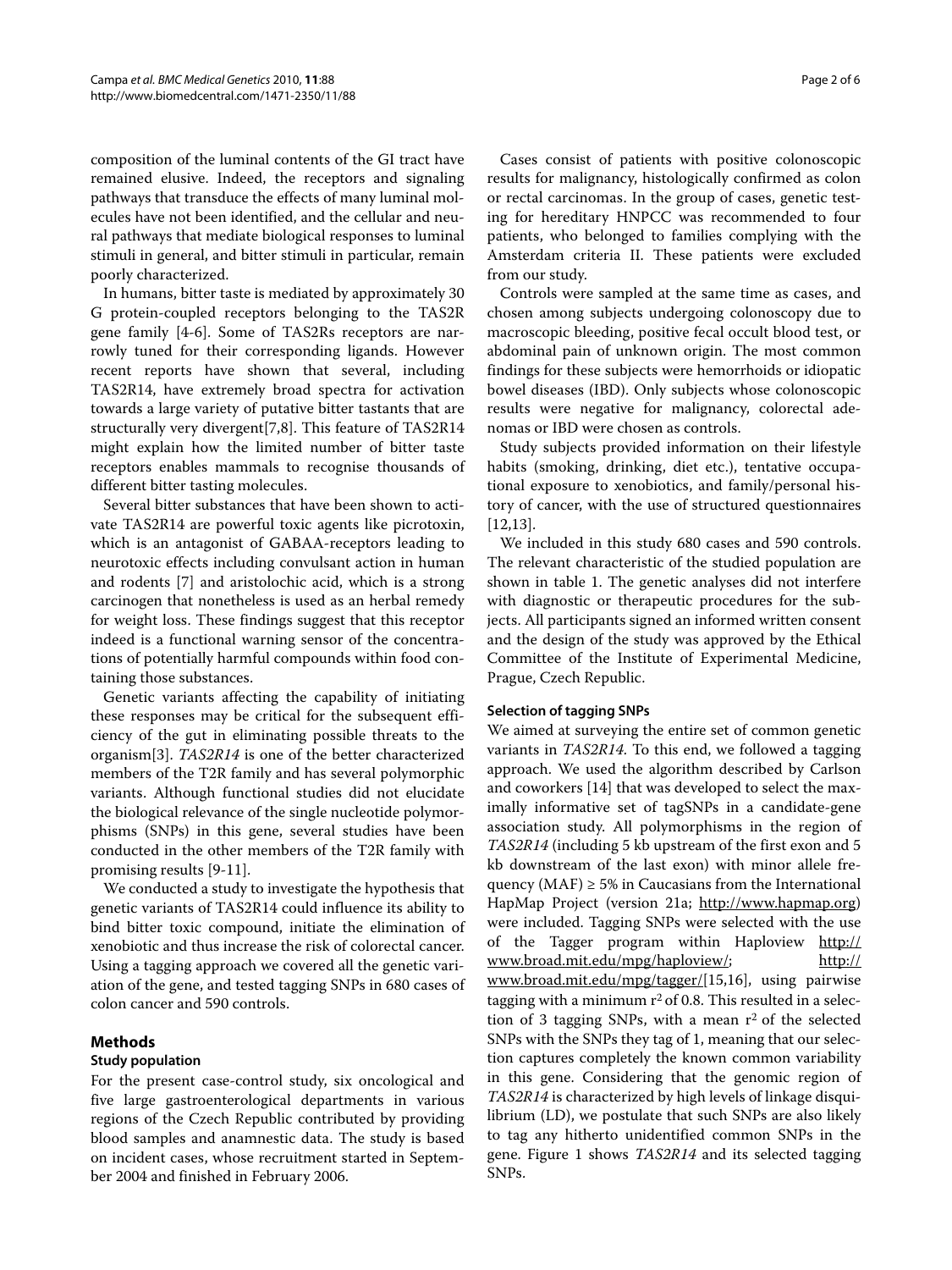|                                                    |                       | Cases          | <b>Controls</b> |
|----------------------------------------------------|-----------------------|----------------|-----------------|
|                                                    |                       | $(n = 680)$    | $(n = 590)$     |
| Males/Females (%)*                                 |                       | 57.2/48.2      | 53.6/46.4       |
| Age                                                | Average               | 61.1 yrs       | 56.0 yrs        |
|                                                    | <b>Lower Quartile</b> | 55 yrs         | 47 yrs          |
|                                                    | <b>Upper quartile</b> | 69 yrs         | 66 yrs          |
| Rectal cancer (%)                                  |                       | 38.4           |                 |
| Colon cancer (%)                                   |                       | 61.7           |                 |
| Smoking*                                           | Non smokers (%)       | 53.6           | 52.8            |
|                                                    | Ex-smokers (%)        | 32.3           | 26.4            |
|                                                    | Smokers (%)           | 14.1           | 20.9            |
| Alcohol consumption*                               | no (%)                | 47.3           | 40.2            |
|                                                    | yes (%)               | 52.7           | 59.8            |
| Mean g of alcohol/day*                             |                       | 23.1           | 22.9            |
| <b>Living Place*</b>                               | City (%)              | 57.2           | 56.2            |
|                                                    | Suburbs (%)           | 15.5           | 21.2            |
|                                                    | Country (%)           | 27.3           | 22.7            |
| <b>Education*</b>                                  | Basic (%)             | 33.5           | 25.4            |
|                                                    | High School (%)       | 51.6           | 54.8            |
|                                                    | University (%)        | 14.9           | 19.8            |
| Mean BMI (Kg/m2) $\pm$ SD*                         |                       | $26.7 \pm 4.3$ | $26.7 \pm 4.5$  |
| Distribution of the populations according to BMI:* | < 18.5 Kg/m2 (%)      | 1.56           | 0.73            |
|                                                    | 18.5-24.9 Kg/m2 (%)   | 37.0           | 37.9            |
|                                                    | 25-29.9 Kg/m2 (%)     | 42.5           | 41.5            |
|                                                    | 30-34.9 Kg/m2 (%)     | 15.1           | 15.3            |
|                                                    | $\geq$ 35 Kg/m2 (%)   | 3.80           | 4.61            |

### **Table 1: Characteristics of colorectal cancer patients and control subjects**

\* No statistically significant differences were found for these covariates, between cases and controls

#### **DNA extraction and genotyping**

DNA was extracted from blood samples with standard proteinase K digestion followed by phenol/chloroform extraction and ethanol precipitation. The order of DNAs of cases and controls was randomized on PCR plates in order to ensure that an equal number of cases and controls could be analyzed simultaneously. All genotyping was carried out using the Taqman assay. The MGB Taqman probes and primers were purchased from Applied Biosystems (Foster City, CA) as pre-designed assays. The reaction mix included 10 ng genomic DNA, 10 pmol each primer, 2 pmol each probe and 2.5 ml of 2× master mix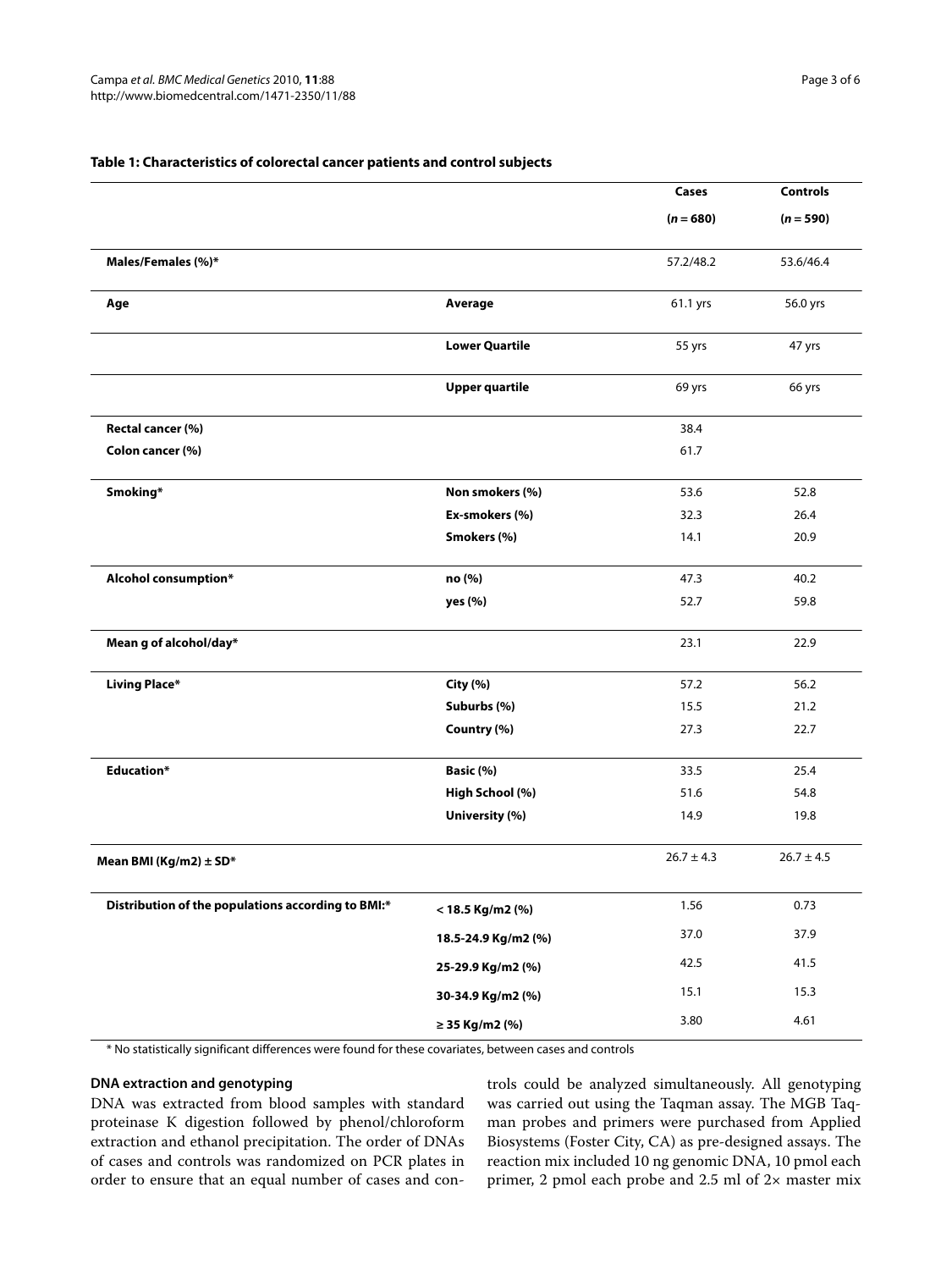<span id="page-3-0"></span>

(Applied Biosystems) in a final volume of 5 μl. The thermocycling included 40 cycles with 30 s at 95°C followed by 60 s at 60°C. PCR plates were read on an ABI PRISM 7900HT instrument (Applied Biosystems).

All samples that did not give a reliable result in the first round of genotyping were resubmitted to up to two additional rounds of genotyping. Data points that were still not filled after this procedure were left blank. Repeated quality control genotypes (8% of the total) showed an average concordance of 99.9%.

#### **Statistical Analysis**

The frequency distribution of genotypes was examined for the cases and the controls. Hardy-Weinberg equilibrium was tested in the cases and in the controls separately by chi square test. We used logistic regression for multivariate analyses to assess the main effects of the genetic polymorphism on CRC risk using a codominant inheritance model. The most common allele in the controls was assigned as the reference category. All analyses were adjusted for age and sex.

Additionally, we performed a logistic regression stratifying for the cancer site (colon *versus* rectum), smoking habits (smokers *versus* non smokers and heavy smokers *versus* light smokers (were considered heavy smokers those individuals that smoked more than 20 cigarettes a day), alcohol consumption and BMI (both considered as a continuous variable).

All analyses were performed with STATA software (StataCorp, College Station, TX).

# **Results**

Cases and controls were similar in terms of gender distribution. We analyzed the frequencies and distributions of the genotypes in cases and in controls. The genotype distributions at all loci were in Hardy-Weinberg equilibrium in controls, with non-significant chi square values ( $p <$ 0.05, data not shown).

We used the Tagger software to check the extent of LD between the SNPs we selected. As expected, we found very low LD between the selected tagging SNPs (Figure [1\)](#page-3-0). The frequencies and distribution of the genotypes and the odds ratios for the association of each polymorphism with colorectal cancer risk are described in Table [2](#page-4-0).

We found no statistically significant association between *TAS2R14* SNPs and colorectal cancer risk.

Since several polymorphism in T2R genes have been found to be associated to behavioural traits like smoking habit and alcohol consumption or anthropometric measures like body mass index (BMI), and these variables are considered to be risk factors for colorectal cancer, we also performed analysis on possible association between the tagging SNPs and BMI, alcohol consumption, smoking behaviour We also stratified the analysis by cancer location (colon *vs* rectum) and measured the above mentioned variables both separately for cases and controls and pooling them together.

We found that carriers of the G allele of the SNP rs11610105 were more likely to be light smokers rather than being heavy smokers (number of cigarettes/day> = 20), with an odds ratio of 0.31 (95% confidence interval 0.16-0.64,  $P = 0.001$ ). This association was observed only in the heterozygous individuals and just in controls.

We did not find any other association between the *TAS2R14* gene polymorphisms and the measured endpoints.

# **Discussion**

Bitter taste has evolved as a central warning signal against the ingestion of potentially toxic substances, including plant alkaloids and other environmental toxins. Recently, TAS2R family members have been characterized in the gut [\[2\]](#page-5-1). The GI mucosa comes in direct contact with a vast array of potentially harmful substances in the lumen and acts as a sensory organ and is, therefore, responsible for the detection of ingested harmful drugs and toxins. Thereby SNPs affecting the capability of initiating these responses may be critical for the subsequent efficiency of the gut in eliminating possible threats to the organism[\[3](#page-5-2)]. Furthermore, molecular sensing of luminal contents also initiates hormonal and/or neural pathways leading to the regulation of caloric intake, pancreatic insulin secretion, and metabolism [[3\]](#page-5-2).

Several TAS2Rs receptors are narrowly tuned for their corresponding ligands. However recent reports have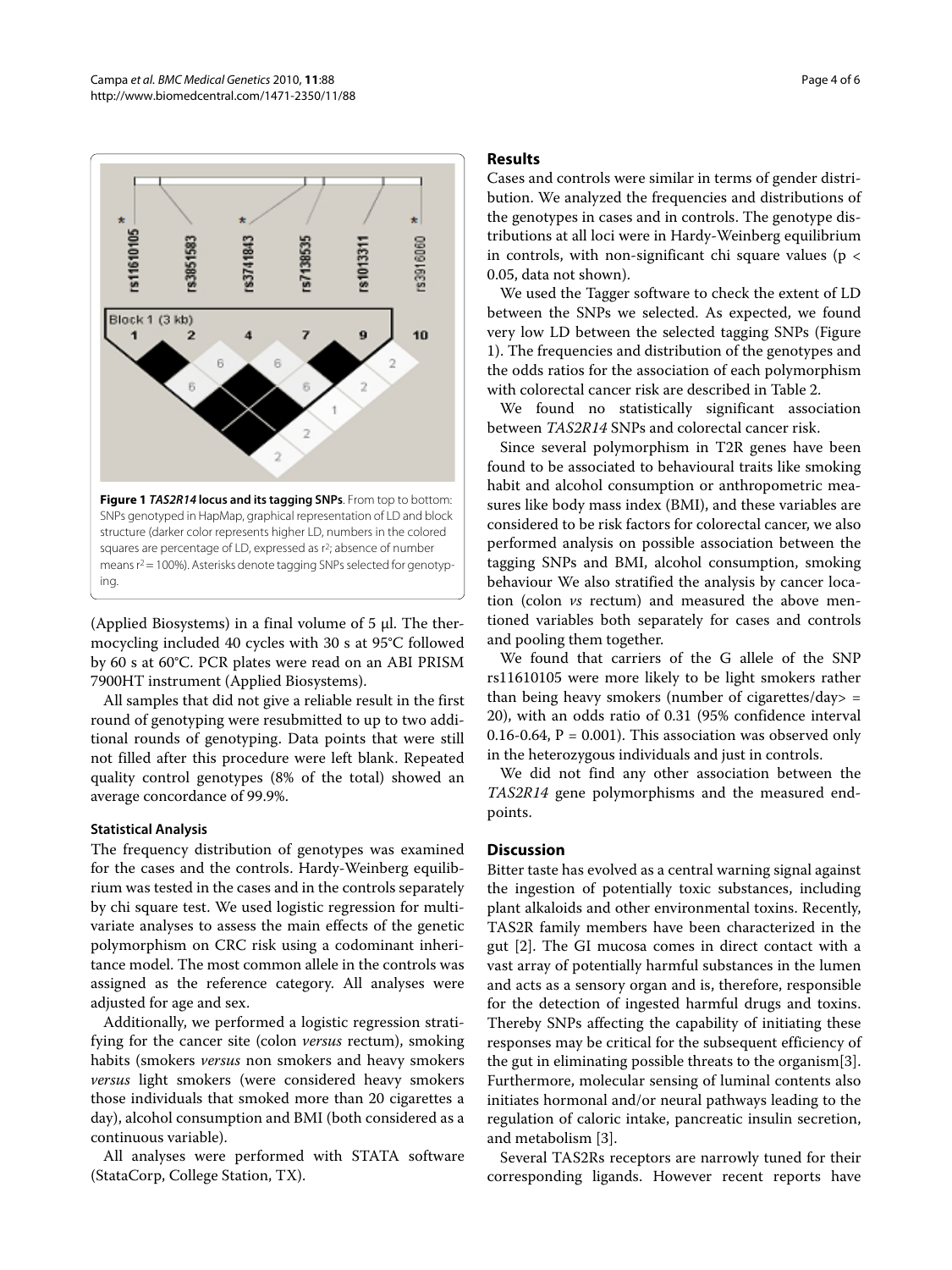|            | <b>Position on</b><br><b>Chromosome 12</b> | Casesa         | Controlsa | OR (95%)b           | P value | P trend |
|------------|--------------------------------------------|----------------|-----------|---------------------|---------|---------|
| rs3916060  | 10,984,340                                 |                |           |                     |         |         |
| T/T        |                                            | 603            | 537       | 1                   |         | 1.00    |
| T/C        |                                            | 52             | 50        | $0.93(0.62 - 1.39)$ | 0.71    |         |
| C/C        |                                            | $\overline{2}$ | 0         | N.A.                | N.A.    |         |
| $T/C+C/C$  |                                            | 54             | 50        | $0.96(0.64-1.44)$   | 0.85    |         |
| rs3741843  | 10,982,699                                 |                |           |                     |         |         |
| A/A        |                                            | 509            | 450       | 1                   |         | 0.32    |
| A/G        |                                            | 143            | 109       | 1.11 (0.43-2.82)    | 0.83    |         |
| G/G        |                                            | 10             | 8         | $1.16(0.88-1.53)$   | 0.30    |         |
| $A/G+GG$   |                                            | 153            | 117       | $1.16(0.88-1.52)$   | 0.30    |         |
| rs11610105 | 10,980,242                                 |                |           |                     |         |         |
| G/G        |                                            | 304            | 283       | 1                   |         | 0.75    |
| A/G        |                                            | 275            | 239       | $0.84(0.56 - 1.25)$ | 0.39    |         |
| A/A        |                                            | 55             | 61        | $1.07(0.84-1.36)$   | 0.57    |         |
| $A/G+GG$   |                                            | 330            | 300       | $1.02(0.82 - 1.28)$ | 0.84    |         |

### <span id="page-4-0"></span>**Table 2: Associations of TAS2R14 tagging polymorphisms with colorectal cancer risk**

a Numbers may not add up to 100% of subjects due to genotyping failure. All samples that did not give a reliable result in the first round of genotyping were resubmitted to up to two additional rounds of genotyping. Data points that were still not filled after this procedure were left blank.

b OR: odds ratio; CI: confidence interval. Adjusted for age and gender.

shown that several, including TAS2R14, have extremely broad spectra for activation. towards a large variety of putative bitter tastants that are structurally very divergent.

TAS2R14 has been shown to be activated by various substances, several of which are powerful toxic agents like picrotoxin and aristolochic acid which is a strong carcinogen, that nonetheless is used as an herbal remedy for weight loss.

In this case-control study, we explored the role of three tagging polymorphisms in the *TAS2R14* gene. Since bitter taste sensitivity has been reported to be associated with smoking and alcohol consumption [[17-](#page-5-14)[19](#page-5-15)], we explored at the same time the association of *TAS2R14* common variants with anthropometric measures, behavioural traits like smoking and alcohol consumption and colorectal cancer susceptibility.

A gene-wide tagging approach is currently accepted as the model for genetic association studies [[20\]](#page-5-16). We selected tagging SNPs in order to cover all the genetic variance of *TAS2R14* with a minimum threshold of r<sup>2</sup>>0.8 and MAF > 0.05. However, the real  $r^2$  with which our tagging SNPs tagged the other polymorphic variants in the gene was 1. Therefore we covered all the common (MAF>0.05) known genetic variability of this gene

achieving thus a complete survey of the possible association between the polymorhisms and the endpoints taken into account.

We found no evidence of statistically significant associations between SNPs in the TAS2R14 gene and colorectal cancer risk.

We found that carriers of the G allele of the SNP rs11610105 were more likely to be light smokers than being heavy smokers. This finding was observed only in the heterozygous individuals and only in controls, and could thus be appealing because smoking habits and in particular heavy smoking is a well known risk factor for many cancer types. However, the finding was observed in a population subgroup of a relatively small size  $(n = 167)$ , therefore this could be a chance finding and it has to be taken with caution.

#### **Conclusion**

In conclusion we can confidently exclude a major role for common polymorphisms of the *TAS2R14* gene in colorectal cancer risk in this population, although in this report we had insufficient statistical power to completely exclude the possibility that rare variants of the TAS2R14 might be involved in colorectal cancer risk.